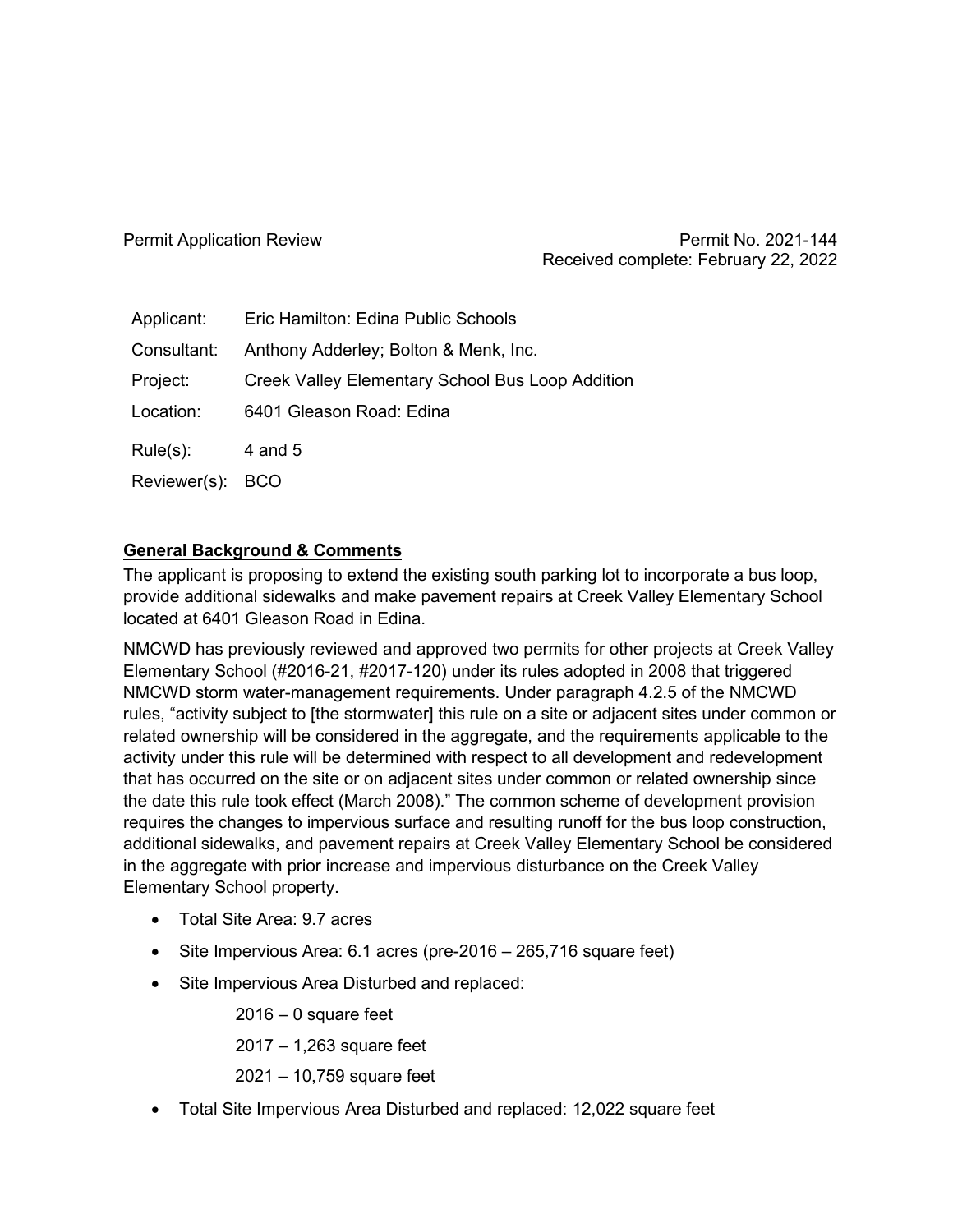- Aggregate % of Site Impervious Area Disturbed: 4.5%
- New Site Impervious Area:

2016 – 68,389 square feet

2017 – 1,176 square feet

2021 – 31,842 square feet

- Total New Site Impervious Area 101,407 square feet
- Aggregate % increase in Total Site Impervious Area: 38.2%

As noted, since the work will result in disturbance of an aggregate total of less than 50% of the existing site impervious area and the proposed aggregate increase in site impervious area is less than 50%, in accordance with Rule 4.2.3, Redevelopment, the storm water requirements of Rule 4.3 apply to the disturbed and reconstructed impervious area, 12,022 square feet and new impervious area, 101,407 square feet. (The applicant completed the 2016 work in accordance with Permit #2016-21, providing the required stormwater management capacity for the 68,389 square feet of added impervious surface. Stormwater management required and provided by Permit #2017-109 will be eliminated and is to be replaced by the current project (2,439 square feet). A total of 45,040 square feet of impervious area - 12,022 square feet of disturbed and reconstructed impervious area and 31,842 square feet of new impervious area is required to be provided by the current project - #2021-144).

The district's requirements for both storm water management and erosion and sediment control apply to the project because more than 50 cubic yards of material will be disturbed and 5000 square feet or more surface area disturbed, Rules 4.2.1a and b and 5.2.1a and b.

Storm water management, volume retention, rate control and water quality management, is to be provided within an underground stormwater management facility (UGSWMF).

Silt fence is to be constructed at the limits of construction, inlet protection, and a rock construction entrance will be provided for erosion control.

**Exhibits** 

- 1. Permit Application dated October 15, 2021.
- 2. Plans dated August 20, 2021, prepared by Bolton & Menk.
- 3. Storm Water Management narrative and calculations dated October 12, 2021, revised February 16, 2022, prepared by Bolton & Menk.
- 4. Erosion and Sediment Control Plan received on August 20, 2021, prepared by Bolton & Menk.
- 5. Geotechnical Report dated February 5, 2016, prepared by Braun Intertec.
- 6. E-mail correspondence dated October 18, 2021, summarizing 4 items based on our review of the October 12 and 15, 2021, submittal requiring additional information or needed to be addressed for the application to be considered complete.

The application is now considered complete based on the additional information received on February 22, 2022.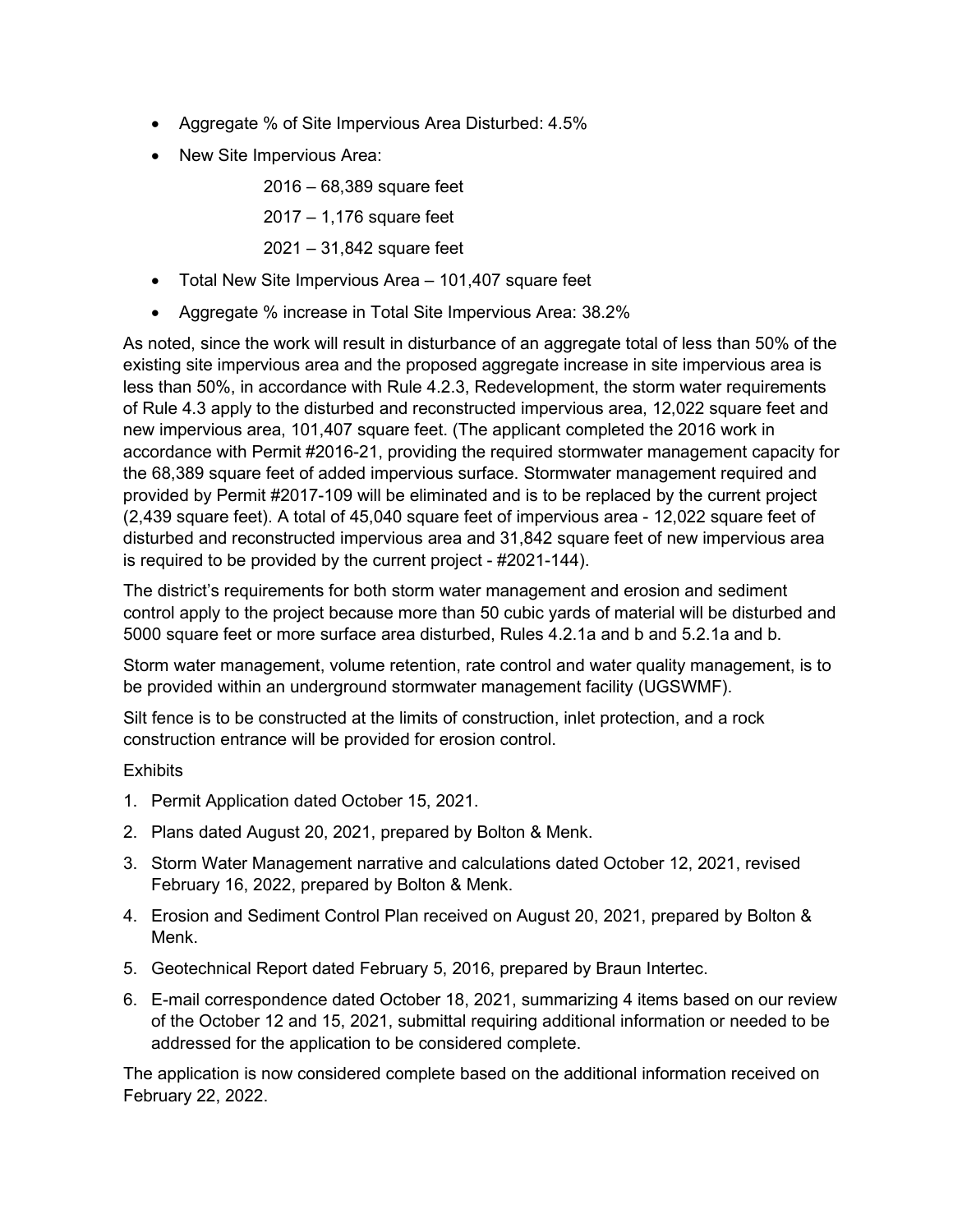## **4.0 Stormwater Management**

Stormwater management for compliance with Rule 4.3.1 will be provided by an underground stormwater management facility (UGSWMF).

Rule 4.3.1b requires the 2-, 10-, and 100-year post development peak runoff rates be equal to or less than the existing discharge rates where stormwater leaves the site. The applicant used a HydroCAD hydrologic model to simulate runoff rates at all collection points where stormwater discharge leaves the site. The existing and proposed 2-, 10- and 100-year frequency discharges from the site are:

|                                   | <b>Existing Conditions</b> |      |                                                        |
|-----------------------------------|----------------------------|------|--------------------------------------------------------|
| <b>Modeled Discharge Location</b> |                            |      | 2 year (c.f.s.)   10 year (c.f.s.)   100 year (c.f.s.) |
| To the West                       | 214                        | 37.5 | 73.6                                                   |

|                                   | <b>Proposed Conditions</b> |                    |                      |
|-----------------------------------|----------------------------|--------------------|----------------------|
| <b>Modeled Discharge Location</b> | 2 year $(c.f.s.)$          | 10 year $(c.f.s.)$ | 100 year<br>(c.f.s.) |
| To the West                       | 14.7                       | 34.9               | 67.9                 |

Rule 4.3.1b is met.

A retention volume of 4,129 cubic feet is required from the 45,040 square feet of proposed new and disturbed and reconstructed site impervious area. The Braun geotechnical report identifies the underlying soil within the area of the UGSWMF as silty sand (SM). An infiltration rate of 0.45 inches/hour using the Minnesota Storm Water Manual has been assumed for the silty sand. A retention volume of 4,335 cubic feet is proposed to be provided (4,129 cubic feet required) an area of 3,538 square feet (2,294 square feet required) is provided at an inundation depth of 1.8 feet, the depth of inundation allowable for the retention volume to be drawn down within 48 hours. Rule 4.3.1a (ii) is met.

The Braun geotechnical report identifies that groundwater was not encountered to a depth of 9.5 feet, elevation 877.1 M.S.L. The bottom of the proposed UGSWMF is 880.5 M.S.L., providing a separation of 3.4 feet. Rule 4.5.4d (ii) requires three (3) feet of separation between the bottom of an infiltration area and groundwater be provided.

The district's water quality criterion requires a 60% annual removal efficiency for phosphorus and 90% annual removal efficiency for total suspended solids. The results of a MIDS calculator provided shows the UGSWMF will provide an annual removal efficiency of 96% for total suspended solids (422 lbs.) and an annual removal efficiency of 96% for total phosphorus (1.1 lbs.). Rule 4.3.1c is met.

Rule 4.3.3 states that a stormwater management facility must be constructed at an elevation that ensures that no habitable building will be brought into noncompliance with a standard in subsection 4.3.3 of the district rules. Rule 4.3.3 c states that at least two feet of separation is required to be provided above the 100-year high water elevation or one foot above the emergency overflow of a constructed facility and a structure. The submittal for Permit #2017-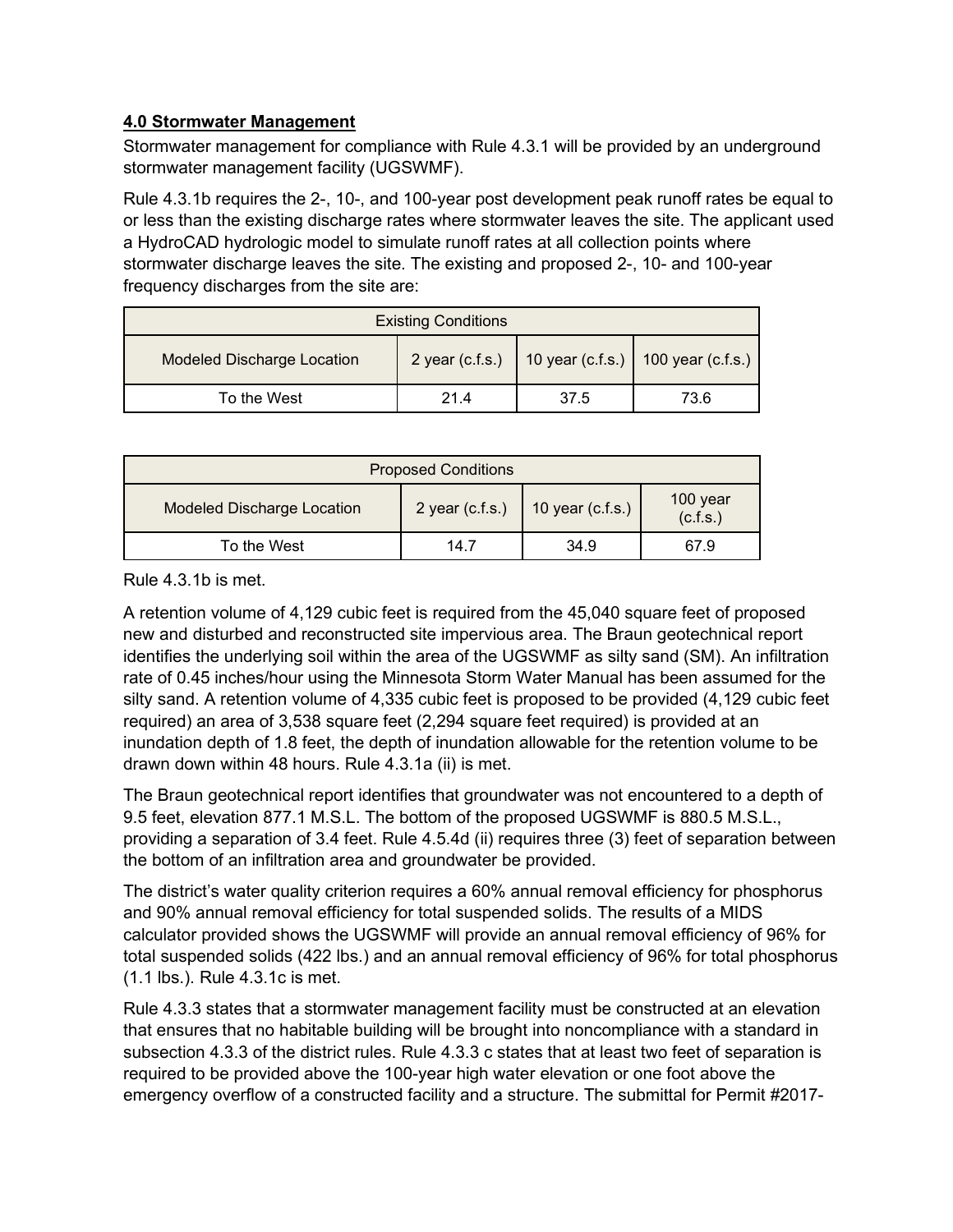120 identifies the finished floor elevation of the school building as 895.9 M.S.L. The HydroCAD modeling identifies a 100-year frequency high water elevation of 887.1 M.S.L. for the UGSWMF resulting in a separation of 8.8 feet provided between the high-water elevation of the UGSWMF and the elevation of the school building.

Additionally, Rule 4.3.3 states that no opening where surface water can enter a structure can be less than two feet above the 100-year high water elevation of an adjacent facility. Elevation 895.9 M.S.L., the finished first floor elevation of the structure, represents the low opening elevation. As stated, the HydroCAD modeling provided shows a calculated 100-year high water elevation of 887.1 M.S.L. for the UGSWMF. A separation of 8.8-feet will be provided between the high-water elevation of the UGSWMF and low opening elevation of the structure.

In accordance with Rule 4.3.1a (i), an isolator row will be included as part of the UGSWMF to provide the required pre-treatment of runoff prior to reaching the infiltration facility.

If not previously provided by the school district in accordance with Rule 4.3.4, a post-project chloride management plan must be provided that will, 1) designate an individual authorized to implement the chloride-use plan and 2) designate a MPCA certified salt applicator engaged in the implementation of the chloride-use plan for the site.

#### **5.0 Erosion and Sediment Control**

The submitted erosion and sediment control plan includes silt fence at the limits of construction, inlet control, and a gravel construction entrance.

The contractor for the project will need to designate a contact who will remain liable to the District for performance under the District's Erosion and Sediment Control Rule 5.0 from the time the permitted activities commence until vegetative cover is established, in accordance with subsection 5.4.1e.

## **11.0 Fees**

Because the property owner is a public entity, no fees are charged.

Rules 4.0 and 5.0 \$0

# **12.0 Financial Assurances**

Because the property owner is a public entity, the district's financial assurance requirements do not apply.

Sureties for the project are:  $$0$ 

#### **Findings**

The proposed project includes the information necessary, plan sheets and erosion control plan for review.

1. Rules 4 and 5 are met.

#### **Recommendation**

Approval, contingent upon:

General Provisions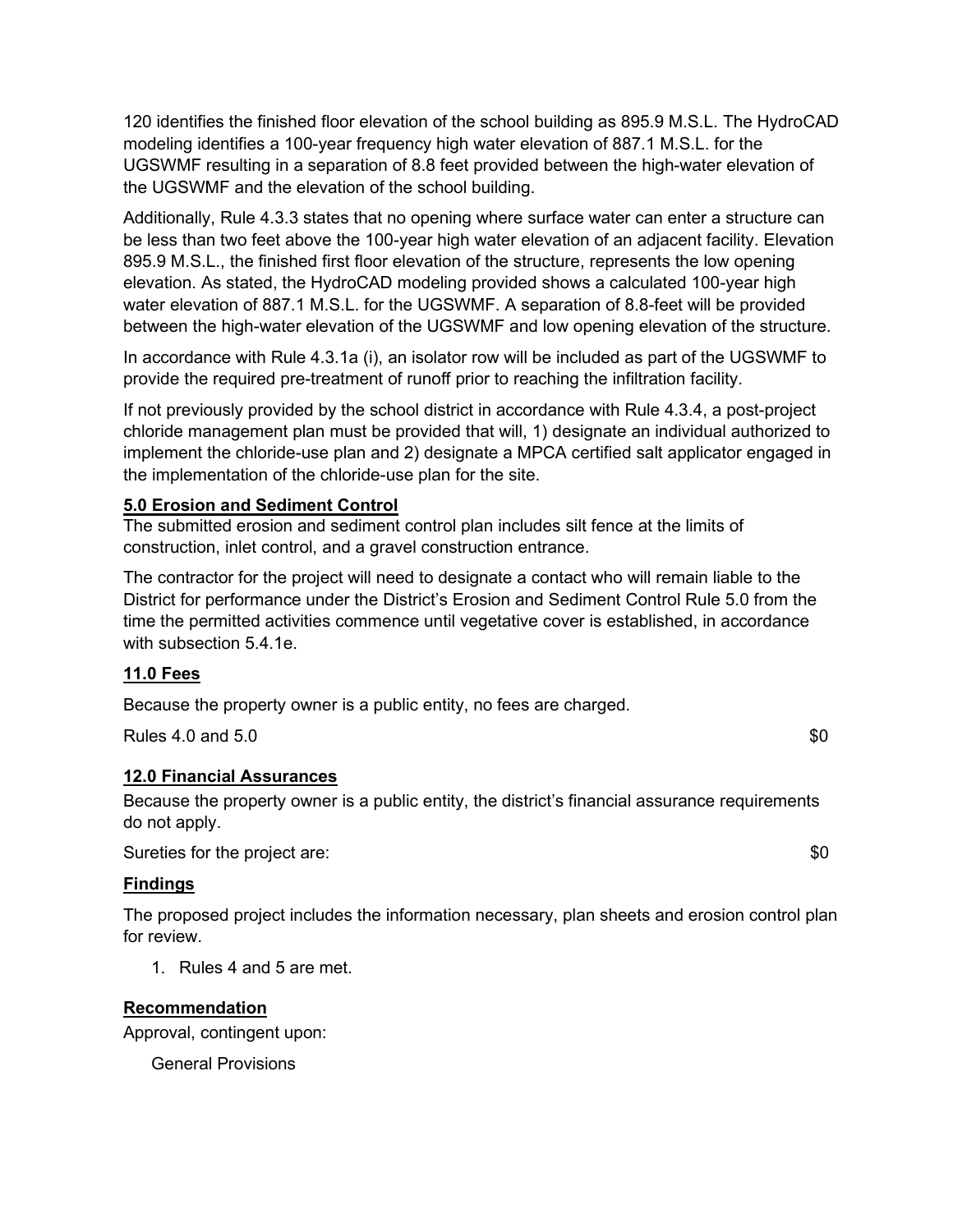The applicant providing a name and contact information from the contractor responsible for the erosion and sediment control at the site. NMCWD must be notified if the responsible individual changes during the permit term.

Per Rules 4.3.5, the school district must submit for NMCWD approval, then execute an agreement providing for the maintenance of the stormwater management facility.

By accepting the permit, when issued, the applicant agrees to the following stipulations:

Per Rule 4.5.8, submit an as-built drawing of the on-site stormwater facility conforming to the design specifications as approved by the district.

If not previously provided, submission of a plan for post-project management of Chloride use on the site. The plan must include 1) the designation of an individual authorized to implement the chloride use plan and 2) the designation of a Minnesota Pollution Control Agency certified salt applicator engaged in the implementation of the chloride-use plan for the site.

The applicant is required to demonstrate that the stormwater management facilities are functioning as designed and permitted (Rule 12.4.1b). Verification, through daily observation logs and photographs, must be provided showing the stormwater facilities used for volume retention have drawn down within 48 hours from the completion of two 1.0-inch (approximate) separate rainfall events.